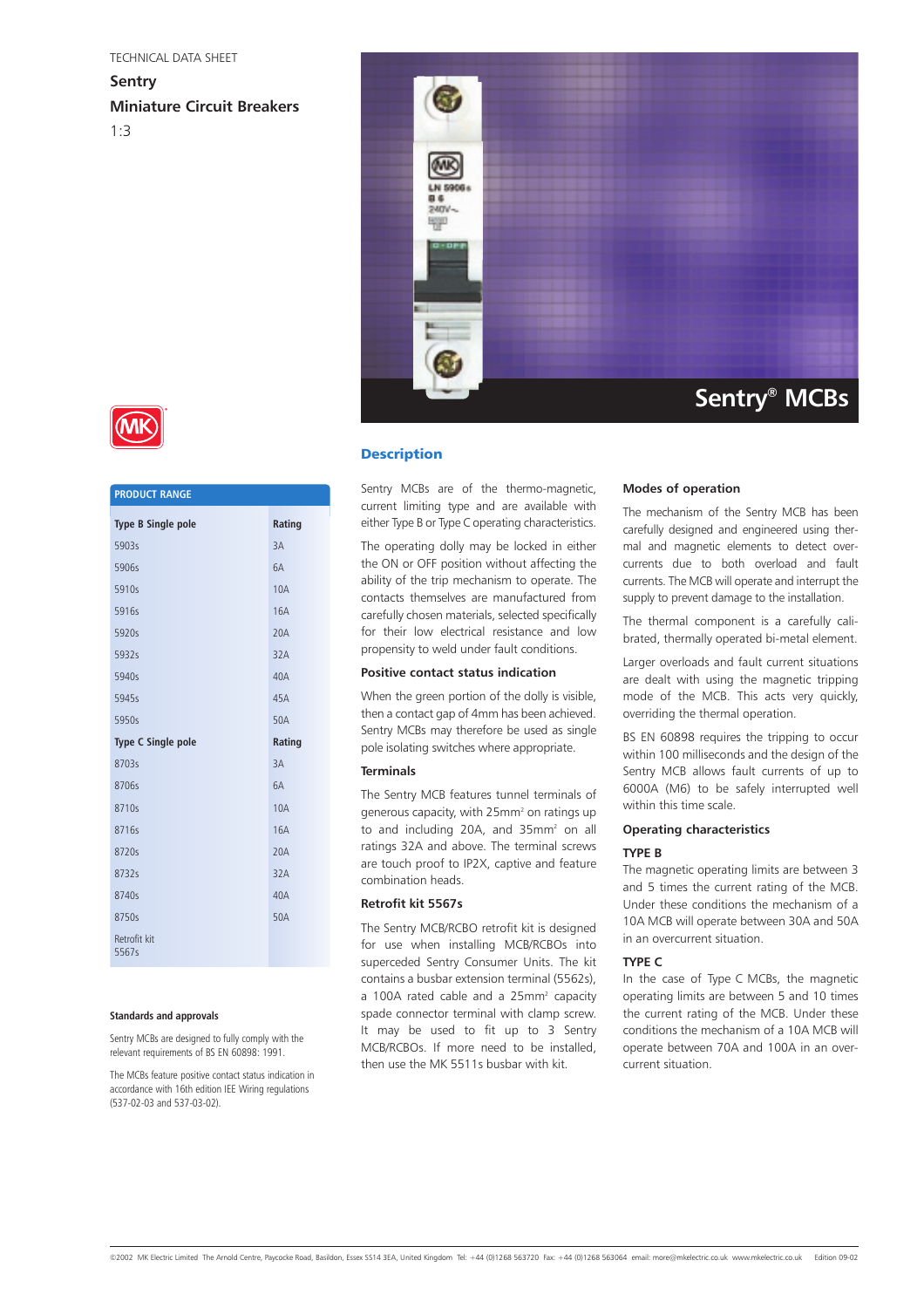# **Sentry Miniature Circuit Breakers**  $2.3$

Type C devices are capable of supplying the majority of inductive and capacitive loads such as motors, transformers and tungsten or fluorescent lighting.

Time/Current and Energy let through characteristics of Sentry MCBs are shown graphically on the Time current characteristics chart (See separate document).

### **TYPE D (not offered in the Sentry Range)**

The Type D MCB is suitable for applications involving equipment generating very high inrush currents, e.g. x-ray equipment, transmitters and computer power supplies. The magnetic operating limits are between 10 and 20 times the current rating of the MCB.

## Features

- Meet BS EN and IEE Wiring Regulation requirements
- 'Trip-free' mechanism
- Positive contact status indication
- Tunnel type, touch-proof, captive terminals
- Generous terminal capacity
- Can be used as single pole isolating switch



#### **TECHNICAL SPECIFICATION**

# **Electrical**

Voltage rating: 250V/415V a.c.

Operating frequency: 50Hz

Rated short circuit capacity Icn: 6000A

Service short circuit capacity Ics: 6000A

Energy limiting class: **3 Physical**

Ambient operating temperature:  $-25^{\circ}$ C to  $+60^{\circ}$ C

Calibration temperature  $+30^{\circ}$ C

IP rating: Front face IP4X, screw IP2X

Max. installation altitude: 2000 metres

# Installation

Selection of the most suitable MCB should take into account the following considerations:

# **1. Operating voltage and frequencies**

It is possible to use the Sentry MCB on other voltages than 240/415V a.c. 50Hz, but it should be noted that this takes the MCB outside the scope of BS EN 60898.

# **2. Type of load**

### RESISTIVE

No derating is required in the case of resistive loads.

#### INDUCTIVE

In the case of inductive loads from direct-online motors, the surge on energisation can produce up to 9 times full load current, which may be present for several seconds. It is therefore recommended that Type C MCBs are used for such circuits.

When using assisted start motors, the usually quoted figures are 2.5 times the full load current, for periods generally longer than those for direct-on-line starters. It is thus important to establish the degree of inrush current in order to select a suitable MCB. In all instances, reference should be made to both the motor manufacturer's curves and MK's circuit breaker curves in order to select the compatible miniature circuit breaker.

#### CAPACITIVE

Surges on energisation, for example with discharge lighting, may well reach 25 times the rated current of the device, but only for very short duration. Type B devices will often be adequate, but for more specialised circuits, a Type C may be required. The lighting fitting manufacturer's recommendations should be observed.

### **3. Fault breaking capacity**

All Sentry MCBs have a short circuit breaking capacity of 6,000A (M6).

For applications where the prospective fault current is in excess of this, a BS 88, 100A (maximum) fuse should be used upstream of the MCB to provide a system breaking capacity of 20,000A.

## **4. Discrimination with HRC fuses**

A Sentry MCB consumer unit will normally be supplied via an HRC fuse. The HRC in such instances will be the major device and remain unaffected by any fault current which causes the MCB to operate.

The level of fault current up to which this can be assured is determined by comparing the  $l^2$ t characteristics of the two devices. Discrimination will theoretically occur up to the level at which the value of the total operating I<del>'</del>t of the MCB is below the minimum pre-arcing  $l^2t$  of the fuse, although in practice, discrimination will be achieved at higher levels than this.

### **5. Cable protection**

The current carrying capacity of the cable should always exceed the current rating of the MCB to prevent damage.

However, should this not be the case, a further calculation may show that the MCB can still interrupt the current in a sufficiently short time to prevent overheating of the cable insulation. Although this will prevent mechanical damage to the cables, further overload protection should be provided by a separate device, e.g. a motor overload relay.

In case of doubt please contact the MK Technical Sales and Service Department.